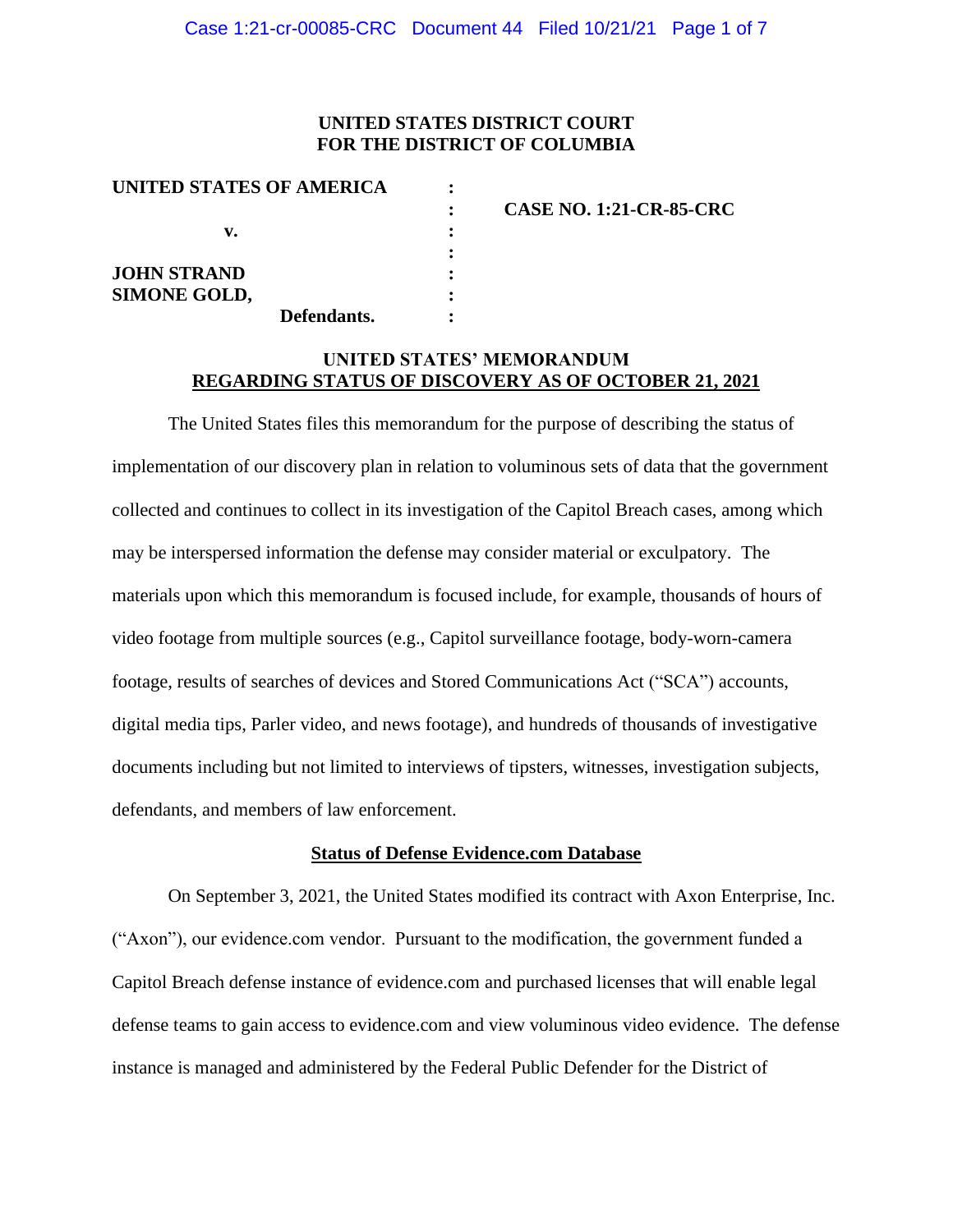### Case 1:21-cr-00085-CRC Document 44 Filed 10/21/21 Page 2 of 7

Columbia ("FPD"), who is acting as the Discovery Liaison for defense counsel in Capitol Breach cases, and the government has no ability to log into or retrieve information from the defense instance.

In conjunction with the Defender Service's National Litigation Support Team, FPD created a structure for distributing and tracking evidence.com licenses for defense counsel. As of October 18, 2021, FPD has sent emails to all Capitol Breach defense counsel with instructions on how to request a license for the legal defense team to view videos in evidence.com. FPD also developed a "Quick Start Guide" that it simultaneously circulated to all Capitol Breach defense counsel, with instructions for registering an account, logging into evidence.com, and further describing how video discovery may be shared with their clients through the evidence.com platform consistent with the standard Capitol Breach protective order.

#### **Status of Production of Video Footage**

The following video footage has been shared to the defense instance of evidence.com and is accessible to any Capitol Breach defense counsel who requests a license:

- 16,925 U.S. Capitol Police ("USCP") Closed Circuit Video ("CCV") files consisting of approximately 4,800 hours (over four terabytes) of footage from 515 cameras located inside the U.S. Capitol Visitor Center and on the Capitol grounds. To assist the defense in locating relevant USCP CCV, we have also produced (via USAfx) 15 camera maps of the interior of Capitol Visitor's Center and the interior of the Capitol.
- 1,676 Metropolitan Police Department ("MPD") body-worn-camera ("BWC") files consisting of approximately 1,600 hours of footage recorded by over 900 officers between 1:00 p.m. and 6:00 p.m. on January 6, 2021. To assist the defense in locating officers who may have recorded body-worn-camera footage at a particular location and time, we also produced (via USAfx) a spreadsheet created by the Discovery Team based on MPD radio Global Positioning Satellite records.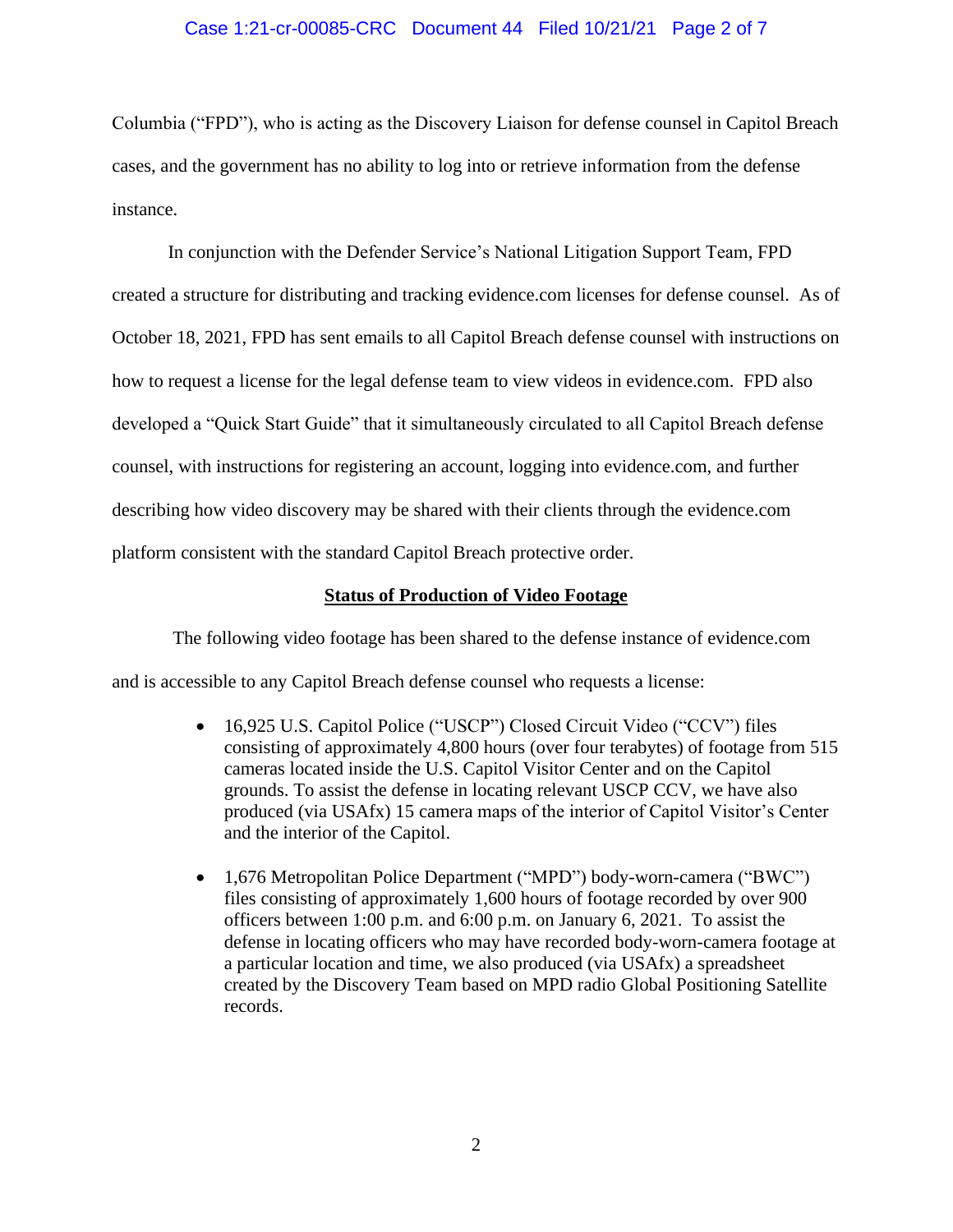### **Status of Defense Relativity Workspace**

On October 13, 2021, the United States modified its contract with Deloitte Financial Advisory Services, LLP ("Deloitte") to fund a Capitol Breach Relativity workspace and purchase licenses that will enable legal defense teams to gain access to the database. FPD is now consulting with Deloitte concerning the construction and organization of the defense workspace and creating a structure for distributing Relativity licenses to defense counsel. FPD will notify Capitol Breach defense counsel on how to obtain Relativity license access once the defense workspace is constructed and organized and is ready to be populated with documents.

## **Status of Production of Documents**

Since our last filing describing the status of discovery as of September 14, 2021, the following materials and a corresponding index have been made available for sharing with Capitol Breach defense counsel via USAfx:

- 42 files that consist of MPD internal investigation reports and exhibits (739 pages);
- 31 files consisting of digital exhibits to previously produced USCP Office of Professional Responsibility ("OPR") reports;<sup>1</sup> and
- USCP radio communications and draft transcripts.

### **Contents of Government Relativity Database**

Our Relativity database currently contains over 33,000 records from USCP, 23,000 records from MPD, and 56,000 records from the FBI's main Capitol Breach file (of which about 29,000 pertain to individual defendants and are likely to overlap with materials already produced in the specific cases to which they are most directly relevant).

<sup>&</sup>lt;sup>1</sup> On September 10, 2021, we made available via USAfx 35 files consisting of 28 reports from USCP OPR investigations of alleged wrongdoing by USCP officers on January 6, 2021.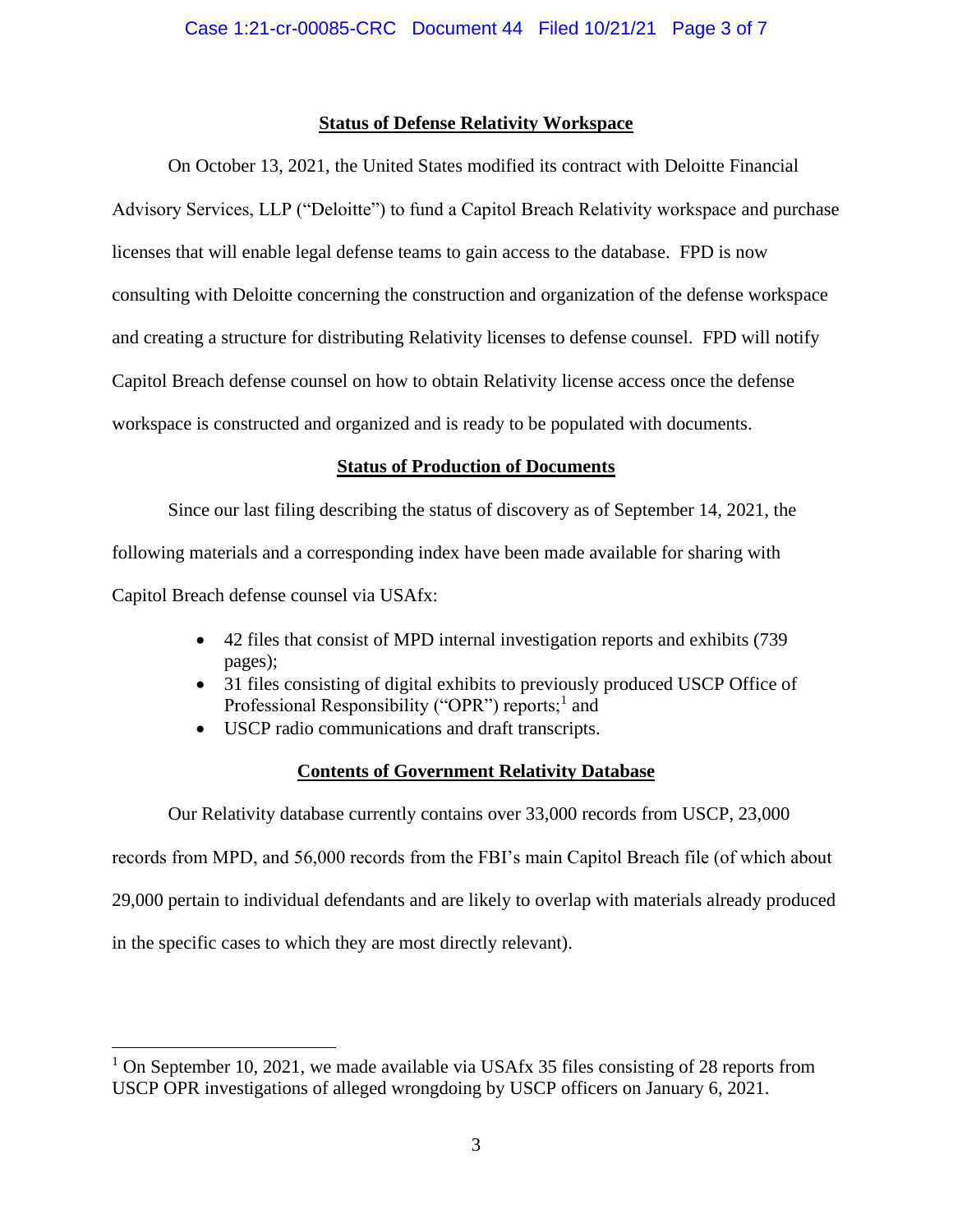## **Manner of Productions Going Forward**

In terms of the manner in which discovery will be produced going forward:

- We will continue to utilize evidence.com to produce voluminous video footage in all Capitol Breach cases.
- Until Relativity access is available to Capitol Breach defense counsel, limited productions such as those described above will continue to be made available to counsel via USAfx, as well as produced to the defense Relativity workspace.
- Once defense counsel have access to Relativity, it will become the primary method for producing voluminous documents. However, we will still continue to make organized productions and issue discovery letters to defense counsel describing materials that have been added to the defense database.
- Certain materials, because of their nature or volume, will only be produced to the defense Relativity workspace. E.g., case-specific discovery that has been provided in *other* defendants' cases and the results of searches of devices and SCA accounts. Those materials will become accessible to defense counsel once FPD distributes licenses for Relativity.

## **Incarcerated Defendants**

In collaboration with FPD, we have developed a proposal to increase access by incarcerated defendants to discovery materials by providing access to e-discovery (by providing limited evidence.com and Relativity access to inmates via wi-fi and increasing the number of computers available for discovery review). FPD and our office had a productive meeting with representatives from the D.C. Department of Corrections ("DOC") about the e-discovery proposal on Wednesday, October 20, 2021. At the meeting, representatives of DOC indicated they would explore with the Director whether a pilot e-discovery program consistent with our proposal, beginning with Capitol Breach defendants, may be implemented consistent with the DOC's security concerns and Internet capacity. We are meeting again on October 27, 2021, at which time we expect to obtain requested technical and logistical information from the DOC that would be essential to implementing our joint proposal.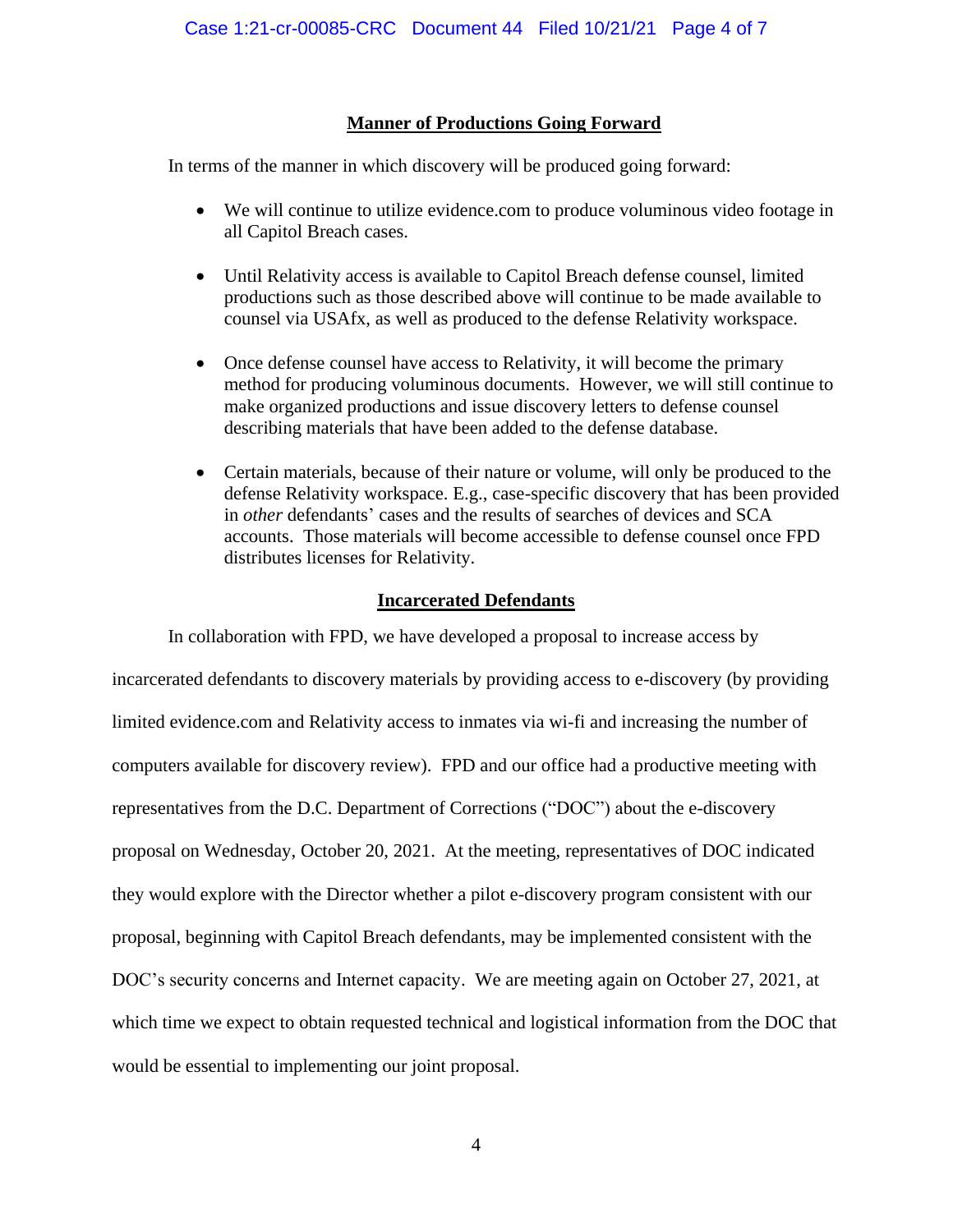Case 1:21-cr-00085-CRC Document 44 Filed 10/21/21 Page 5 of 7

We understand there are four defendants who are currently proceeding *pro se*, three of

whom are detained*.* We are currently developing a plan for access to voluminous materials by

*pro se* defendants and will inform the Court once we have finalized our approach, after

collaboration with FPD.

## **Future Productions**

Among the documents we expect future productions to include are:

- The remainder of USCP CCV (4,204 files), which is mainly comprised of footage that has been deemed Highly Sensitive, e.g., footage of the interior of the Capitol;<sup>2</sup>
- The remainder of MPD BWC footage (largely consisting of footage outside the 1:00 to 6:00 p.m. timeframe), and BWC footage from Arlington County Police (124 files), Fairfax County Police (24 files), Montgomery County Police (60 files), and Virginia State Police (48 files);
- U.S. Secret Service surveillance camera footage (143 videos);
- Video recordings made by officers of MPD's Electronic Surveillance Unit;
- Camera map for Capitol grounds;
- Supplemental exhibits to USCP OPR reports;
- USCP After Action Reports;
- MPD Aerial Surveillance Unit Photos;
- Permits for Demonstrations at the U.S. Capitol;
- Additional MPD internal investigation reports;
- MPD and Virginia State Police radio transmissions;
- Legal process pertaining to the collection of geolocation data from Google, Inc. and various additional providers;
- BWC Spreadsheet and zone maps (work product created to assist in review of BWC footage);
- Statements made by members of law enforcement during interviews arising out of the Capitol Breach investigation;
- Discoverable MPD, USCP and FBI records and memoranda currently (or shortly to be ingested) into Relativity;
- Case-specific discovery of other defendants (i.e., discovery already produced to the defendant for whom it is directly relevant, but which will be made accessible to all defendants);
- Results of searches of devices and SCA accounts; and

 $2$  To be clear, we are not producing via evidence.com footage that constitutes "Security" Information" pursuant to 2 U.S.C. § 1979, i.e., the 17 hours of CCV footage that relate to the evacuation of Congressional Members. The disclosure of this footage will be handled separately.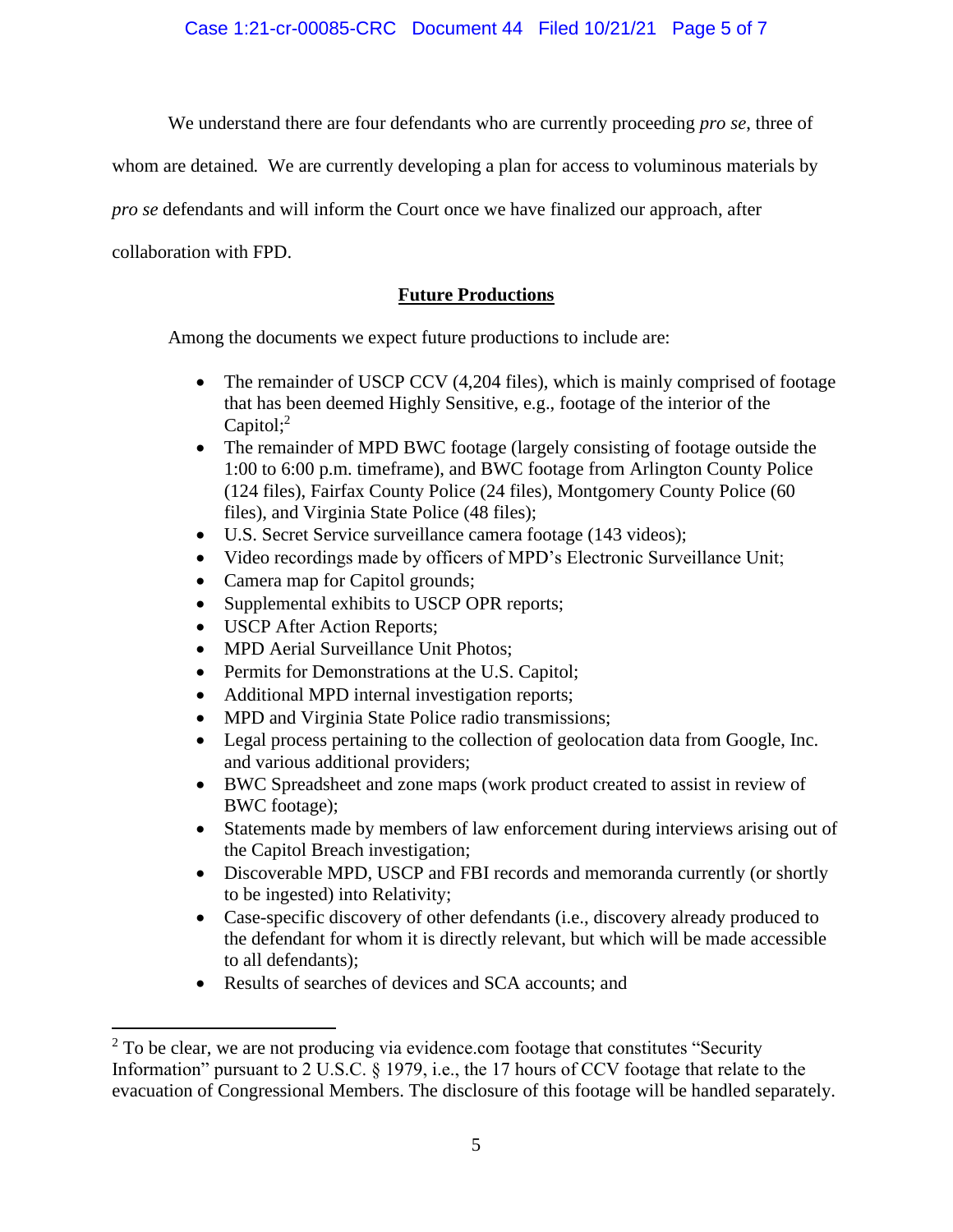• Custodial statements of (other) defendants.

# **Substantial Completion of Discovery**

We understand that the Court would like us to project when production of voluminous

materials will be substantially complete. As an initial matter, to reach the point where we can

assess a potential date of substantial completion, the government has taken and continues to

make substantial efforts, including:

- Appointing a Capitol Breach Discovery Coordinator in January;
- Assembling a Capitol Breach Discovery Team consisting of experienced attorneys, project managers, and litigation technology professionals;
- Collecting information from multiple sources involved in the response to and investigation of the Capitol Breach;
- Collaborating with FPD to develop a standard protective order for Capitol Breach cases;
- Identifying database solutions for making terabytes of video and documents accessible to hundreds of defendants, funding defense databases and obtaining licenses for all Capitol Breach defense counsel, and collaborating with FPD to execute these solutions;
- Reviewing specific discovery requests by defense counsel to ensure the appropriate materials are prioritized for production;
- Creating protocols and procedures to ensure that (a) case-specific discovery is provided, (b) defendants will receive complete copies of unscoped devices and SCA accounts upon request; (c) devices and SCA accounts are systematically filtered for attorney-client communications; and (d) relevant scoped data and custodial interviews will be uploaded to the government's discovery databases for production to all; and
- Creating proposals for increasing access to discovery by incarcerated defendants.

We will soon begin to load into Relativity several hundred thousand FBI records (a

substantial portion of which may not be directly related to any charged defendants). These materials that have been undergoing pre-processing to ensure, among other things, that any materials that might be subject to protection under Federal Rule of Criminal Procedure Rule 6(e) are segregated for processing internally. Once these documents are loaded in Relativity, we will be able to better assess and execute our plan for reviewing them and producing them in discovery. We are also currently engaged in a concerted effort to consolidate scoped search